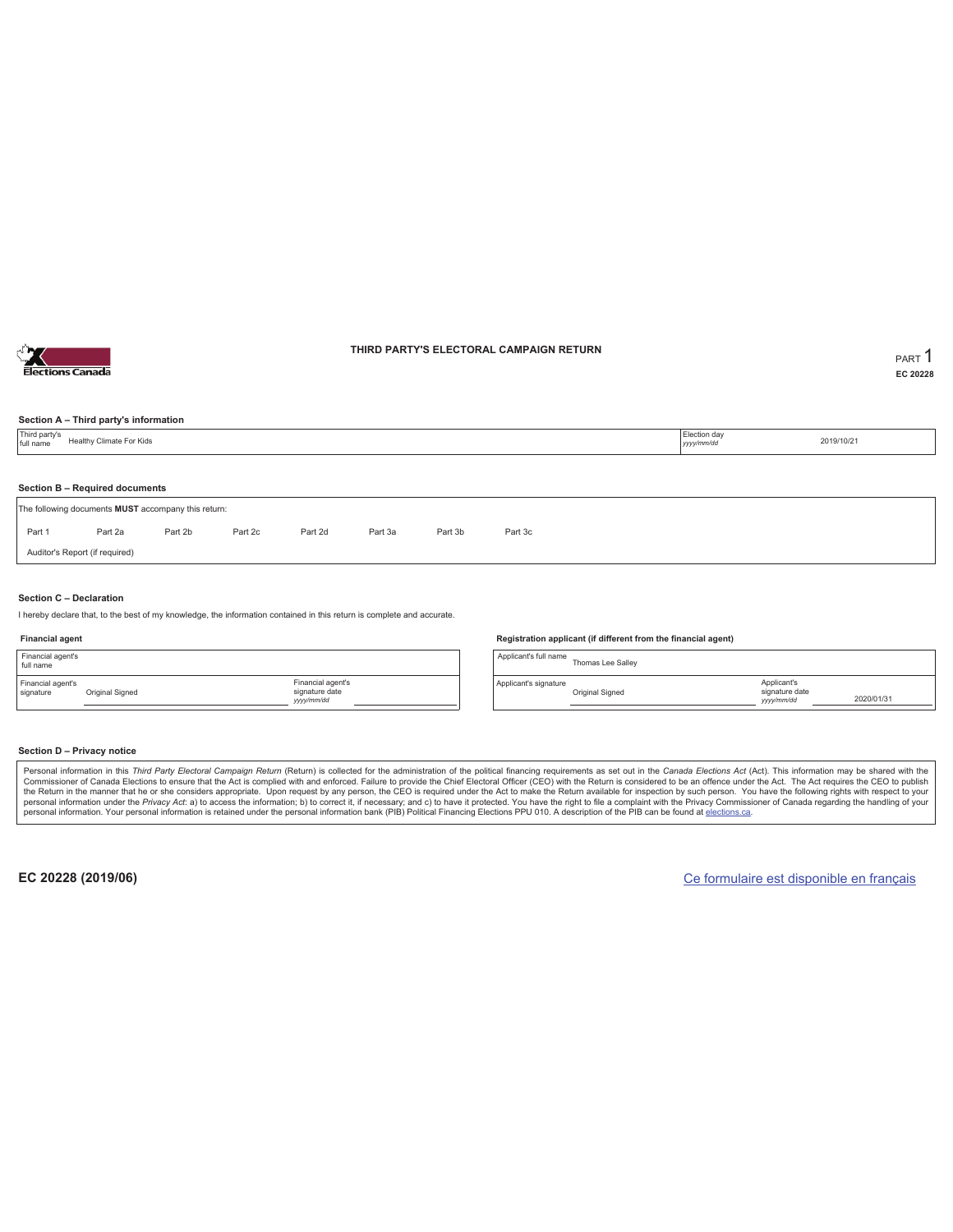

### **THIRD PARTY'S ELECTORAL CAMPAIGN RETURN Statement of monetary contributions received** PART 2a

| No. | Full name                                        | <b>Street</b><br>no. | <b>Street</b> | Apt. | City | Prov./<br>Terr. | Postal<br>code | Date<br>received<br>yyyy/mm/dd                                                    | Individual | <b>Business /</b><br>Commercial<br>organization | Government | <b>Trade union</b> | Corporation<br>capital | Unincorporated<br>without share organization or<br>association |
|-----|--------------------------------------------------|----------------------|---------------|------|------|-----------------|----------------|-----------------------------------------------------------------------------------|------------|-------------------------------------------------|------------|--------------------|------------------------|----------------------------------------------------------------|
|     |                                                  |                      |               |      |      |                 |                |                                                                                   | \$         | \$                                              | \$         | \$                 | \$                     | \$                                                             |
|     |                                                  |                      |               |      |      |                 |                |                                                                                   |            |                                                 |            |                    |                        |                                                                |
|     |                                                  |                      |               |      |      |                 |                |                                                                                   |            |                                                 |            |                    |                        |                                                                |
|     |                                                  |                      |               |      |      |                 |                |                                                                                   |            |                                                 |            |                    |                        |                                                                |
|     |                                                  |                      |               |      |      |                 |                |                                                                                   |            |                                                 |            |                    |                        |                                                                |
|     |                                                  |                      |               |      |      |                 |                |                                                                                   |            |                                                 |            |                    |                        |                                                                |
|     |                                                  |                      |               |      |      |                 |                |                                                                                   |            |                                                 |            |                    |                        |                                                                |
|     |                                                  |                      |               |      |      |                 |                |                                                                                   |            |                                                 |            |                    |                        |                                                                |
|     |                                                  |                      |               |      |      |                 |                |                                                                                   |            |                                                 |            |                    |                        |                                                                |
|     |                                                  |                      |               |      |      |                 |                |                                                                                   |            |                                                 |            |                    |                        |                                                                |
|     |                                                  |                      |               |      |      |                 |                |                                                                                   |            |                                                 |            |                    |                        |                                                                |
|     |                                                  |                      |               |      |      |                 |                |                                                                                   |            |                                                 |            |                    |                        |                                                                |
|     |                                                  |                      |               |      |      |                 |                |                                                                                   |            |                                                 |            |                    |                        |                                                                |
|     |                                                  |                      |               |      |      |                 |                |                                                                                   |            |                                                 |            |                    |                        |                                                                |
|     |                                                  |                      |               |      |      |                 |                |                                                                                   |            |                                                 |            |                    |                        |                                                                |
|     |                                                  |                      |               |      |      |                 |                | Totals carried forward from previous page \$                                      |            |                                                 |            |                    |                        |                                                                |
|     |                                                  |                      |               |      |      |                 |                | Total amount of monetary contributions by contributors who gave over \$200 (A)    |            |                                                 |            |                    |                        |                                                                |
|     |                                                  |                      |               |      |      |                 |                | Number of contributors who gave over \$200                                        |            |                                                 |            |                    |                        |                                                                |
|     |                                                  |                      |               |      |      |                 |                | Total amount of monetary contributions by contributors who gave \$200 or less (B) |            | 2,275.00                                        |            |                    |                        | 425.00                                                         |
|     |                                                  |                      |               |      |      |                 |                | Number of contributors who gave \$200 or less                                     |            | 48                                              |            |                    |                        | 9                                                              |
|     | Total amount of all monetary contributions (A+B) |                      |               |      |      |                 |                |                                                                                   | 2,275.00   |                                                 |            |                    | 425.00                 |                                                                |
|     |                                                  |                      |               |      |      |                 |                | Number of contributors who gave monetary contributions                            |            | 48                                              |            |                    |                        | 9                                                              |

| Third<br>party | ັງr Kids<br>: Climato | 2019/10/21<br>.<br>yyyy/mm/dd | Page |
|----------------|-----------------------|-------------------------------|------|
|----------------|-----------------------|-------------------------------|------|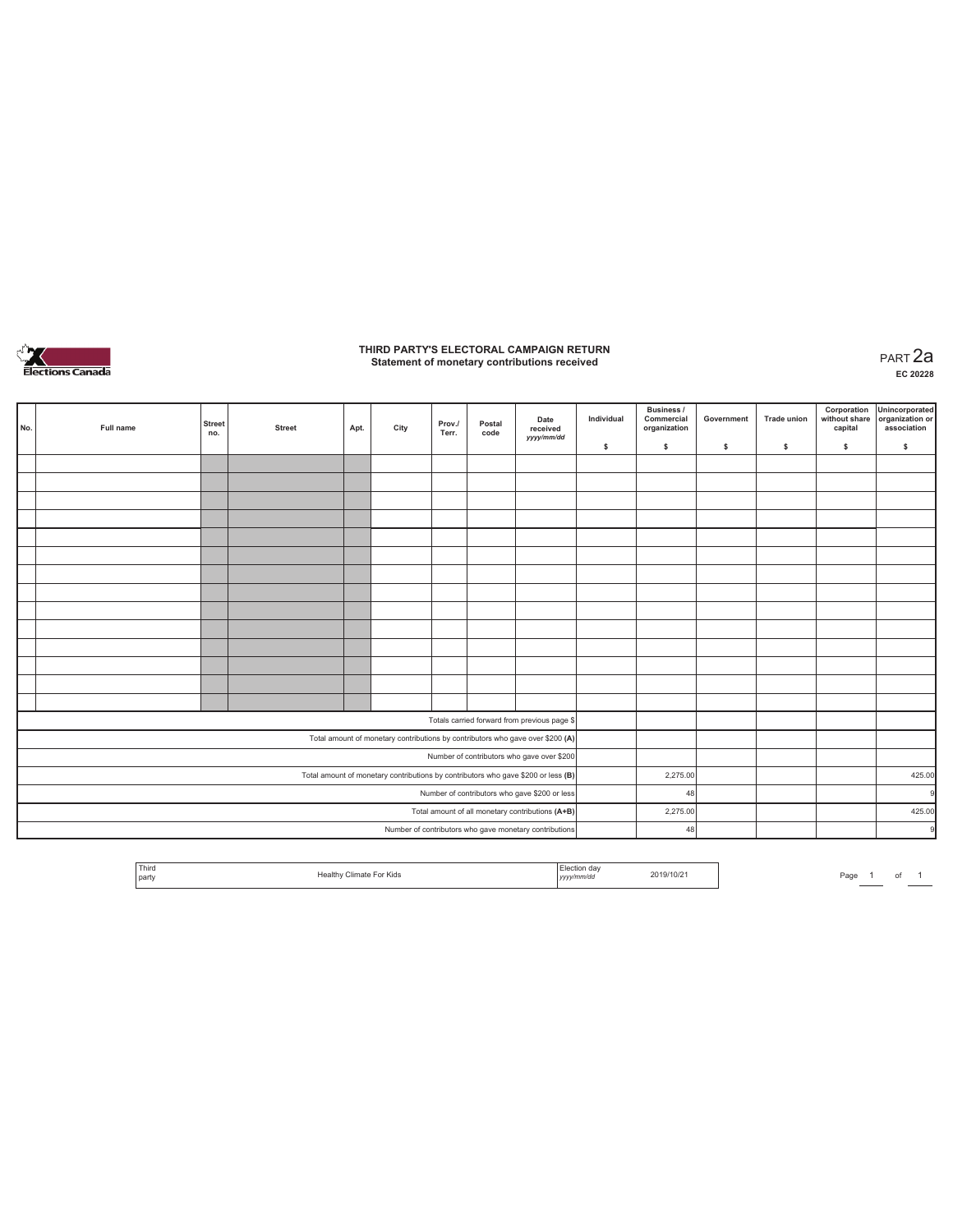

## **THIRD PARTY'S ELECTORAL CAMPAIGN RETURN Statement of non-monetary contributions received** PART 2b

| No. | Full name                                     | <b>Street</b><br>no. | <b>Street</b> | Apt. | City | Prov./<br>Terr. | Postal<br>code | Date<br>received<br>yyyy/mm/dd                                                        | Individual | <b>Business /</b><br>Commercial<br>organization | Government | <b>Trade union</b> | Corporation<br>without share<br>capital | Unincorporated<br>organization or<br>association |
|-----|-----------------------------------------------|----------------------|---------------|------|------|-----------------|----------------|---------------------------------------------------------------------------------------|------------|-------------------------------------------------|------------|--------------------|-----------------------------------------|--------------------------------------------------|
|     |                                               |                      |               |      |      |                 |                |                                                                                       | \$         | $\mathbb S$                                     | \$.        | \$                 | \$                                      | \$                                               |
|     |                                               |                      |               |      |      |                 |                |                                                                                       |            |                                                 |            |                    |                                         |                                                  |
|     |                                               |                      |               |      |      |                 |                |                                                                                       |            |                                                 |            |                    |                                         |                                                  |
|     |                                               |                      |               |      |      |                 |                |                                                                                       |            |                                                 |            |                    |                                         |                                                  |
|     |                                               |                      |               |      |      |                 |                |                                                                                       |            |                                                 |            |                    |                                         |                                                  |
|     |                                               |                      |               |      |      |                 |                |                                                                                       |            |                                                 |            |                    |                                         |                                                  |
|     |                                               |                      |               |      |      |                 |                |                                                                                       |            |                                                 |            |                    |                                         |                                                  |
|     |                                               |                      |               |      |      |                 |                |                                                                                       |            |                                                 |            |                    |                                         |                                                  |
|     |                                               |                      |               |      |      |                 |                |                                                                                       |            |                                                 |            |                    |                                         |                                                  |
|     |                                               |                      |               |      |      |                 |                |                                                                                       |            |                                                 |            |                    |                                         |                                                  |
|     |                                               |                      |               |      |      |                 |                |                                                                                       |            |                                                 |            |                    |                                         |                                                  |
|     |                                               |                      |               |      |      |                 |                |                                                                                       |            |                                                 |            |                    |                                         |                                                  |
|     |                                               |                      |               |      |      |                 |                |                                                                                       |            |                                                 |            |                    |                                         |                                                  |
|     |                                               |                      |               |      |      |                 |                |                                                                                       |            |                                                 |            |                    |                                         |                                                  |
|     |                                               |                      |               |      |      |                 |                |                                                                                       |            |                                                 |            |                    |                                         |                                                  |
|     |                                               |                      |               |      |      |                 |                | Totals carried forward from previous page \$                                          |            |                                                 |            |                    |                                         |                                                  |
|     |                                               |                      |               |      |      |                 |                | Total amount of non-monetary contributions by contributors who gave over \$200 (A)    |            |                                                 |            |                    |                                         |                                                  |
|     |                                               |                      |               |      |      |                 |                | Number of contributors who gave over \$200                                            |            |                                                 |            |                    |                                         |                                                  |
|     |                                               |                      |               |      |      |                 |                | Total amount of non-monetary contributions by contributors who gave \$200 or less (B) |            |                                                 |            |                    |                                         |                                                  |
|     | Number of contributors who gave \$200 or less |                      |               |      |      |                 |                |                                                                                       |            |                                                 |            |                    |                                         |                                                  |
|     |                                               |                      |               |      |      |                 |                | Total amount of all non-monetary contributions (A+B)                                  |            |                                                 |            |                    |                                         |                                                  |
|     |                                               |                      |               |      |      |                 |                | Number of contributors who gave non-monetary contributions                            |            |                                                 |            |                    |                                         |                                                  |

| Third<br><b>Contract Contract Contract</b><br>  party | or Kids<br>امطا | "ction da∨<br>vyyymm/au<br>J Y Y J' | 1019/10/21 | 2000<br>-ayt | $\sim$ |  |
|-------------------------------------------------------|-----------------|-------------------------------------|------------|--------------|--------|--|
|                                                       |                 |                                     |            |              |        |  |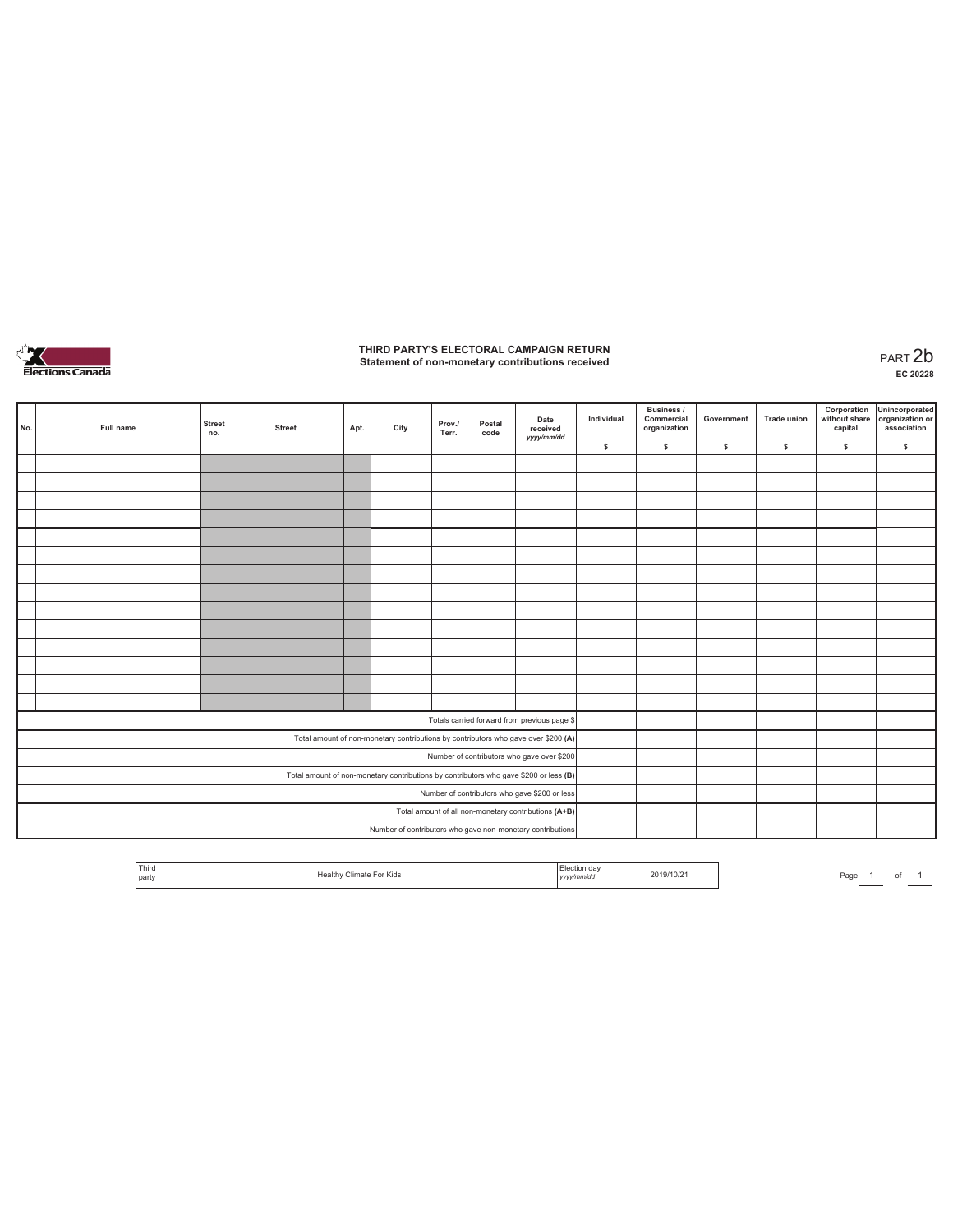

### **THIRD PARTY'S ELECTORAL CAMPAIGN RETURN Statement of operating loans received** PART 2c

**EC 20228**

| No. | Full name                                    | <b>Street</b><br>no. | <b>Street</b> | Apt. | City | Prov./<br>Terr. | Postal<br>code | Date<br>received<br>yyyy/mm/dd                                  | Individual | <b>Business /</b><br>Commercial<br>organization | Government | <b>Trade union</b> | Corporation<br>without share<br>capital | Unincorporated<br>organization or<br>association |
|-----|----------------------------------------------|----------------------|---------------|------|------|-----------------|----------------|-----------------------------------------------------------------|------------|-------------------------------------------------|------------|--------------------|-----------------------------------------|--------------------------------------------------|
|     |                                              |                      |               |      |      |                 |                |                                                                 | \$         | \$.                                             | \$         | s                  | \$                                      | $\mathbb S$                                      |
|     |                                              |                      |               |      |      |                 |                |                                                                 |            |                                                 |            |                    |                                         |                                                  |
|     |                                              |                      |               |      |      |                 |                |                                                                 |            |                                                 |            |                    |                                         |                                                  |
|     |                                              |                      |               |      |      |                 |                |                                                                 |            |                                                 |            |                    |                                         |                                                  |
|     |                                              |                      |               |      |      |                 |                |                                                                 |            |                                                 |            |                    |                                         |                                                  |
|     |                                              |                      |               |      |      |                 |                |                                                                 |            |                                                 |            |                    |                                         |                                                  |
|     |                                              |                      |               |      |      |                 |                |                                                                 |            |                                                 |            |                    |                                         |                                                  |
|     |                                              |                      |               |      |      |                 |                |                                                                 |            |                                                 |            |                    |                                         |                                                  |
|     |                                              |                      |               |      |      |                 |                |                                                                 |            |                                                 |            |                    |                                         |                                                  |
|     |                                              |                      |               |      |      |                 |                |                                                                 |            |                                                 |            |                    |                                         |                                                  |
|     |                                              |                      |               |      |      |                 |                |                                                                 |            |                                                 |            |                    |                                         |                                                  |
|     |                                              |                      |               |      |      |                 |                |                                                                 |            |                                                 |            |                    |                                         |                                                  |
|     |                                              |                      |               |      |      |                 |                |                                                                 |            |                                                 |            |                    |                                         |                                                  |
|     |                                              |                      |               |      |      |                 |                |                                                                 |            |                                                 |            |                    |                                         |                                                  |
|     |                                              |                      |               |      |      |                 |                |                                                                 |            |                                                 |            |                    |                                         |                                                  |
|     |                                              |                      |               |      |      |                 |                | Totals carried forward from previous page \$                    |            |                                                 |            |                    |                                         |                                                  |
|     |                                              |                      |               |      |      |                 |                | Total amount of loans by lenders who provided over \$200 (A)    |            |                                                 |            |                    |                                         |                                                  |
|     |                                              |                      |               |      |      |                 |                | Number of lenders who provided over \$200                       |            |                                                 |            |                    |                                         |                                                  |
|     |                                              |                      |               |      |      |                 |                | Total amount of loans by lenders who provided \$200 or less (B) |            |                                                 |            |                    |                                         |                                                  |
|     | Number of lenders who provided \$200 or less |                      |               |      |      |                 |                |                                                                 |            |                                                 |            |                    |                                         |                                                  |
|     |                                              |                      |               |      |      |                 |                | Total amount of all loans (A+B)                                 |            |                                                 |            |                    |                                         |                                                  |
|     |                                              |                      |               |      |      |                 |                | Number of all lenders who provided loans                        |            |                                                 |            |                    |                                         |                                                  |

| <sup>1</sup> Third<br>Election day<br>2019/10/21<br>Climate For Kids<br>Healthv<br>$\sim$<br><b>Darty</b><br>yyyy/mm/dd |
|-------------------------------------------------------------------------------------------------------------------------|
|-------------------------------------------------------------------------------------------------------------------------|

Page  $1$  of  $1$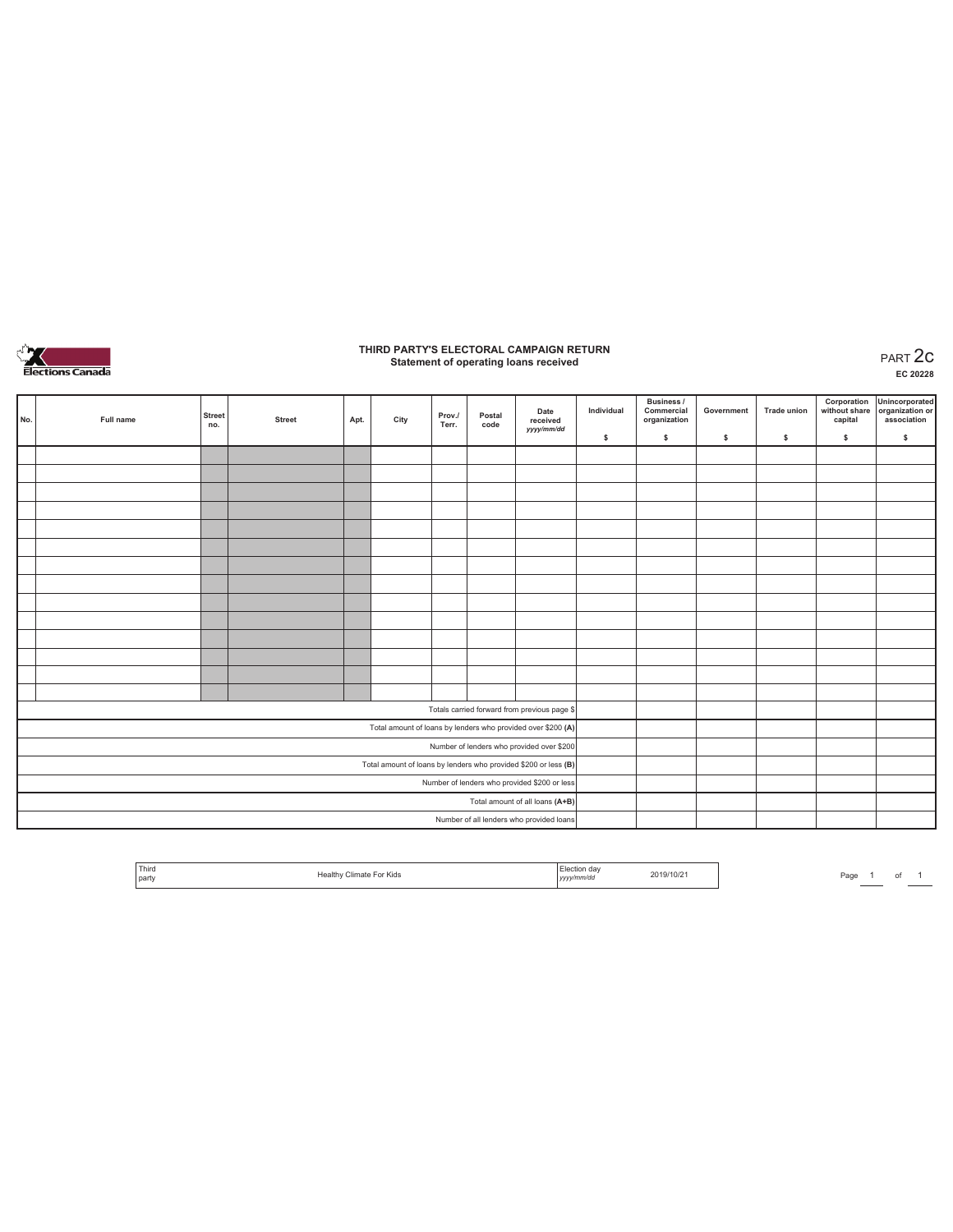

### **THIRD PARTY'S ELECTORAL CAMPAIGN RETURN Summary of inflows** PART 2d

| No.   | Type of contributor / lender                 | <b>Monetary</b><br>contributions<br>(Part 2a)<br>\$ | Non-monetary<br>contributions<br>(Part 2b)<br>\$ | Loans<br>(Part 2c)<br>s | Total<br>\$ | Number of<br>contributors and<br>lenders |
|-------|----------------------------------------------|-----------------------------------------------------|--------------------------------------------------|-------------------------|-------------|------------------------------------------|
| 1.    | Individuals                                  |                                                     |                                                  |                         |             |                                          |
|       |                                              |                                                     |                                                  |                         |             |                                          |
| 2.    | Businesses / Commercial organizations        | 2,275.00                                            |                                                  |                         | 2,275.00    | 48                                       |
| 3.    | Governments                                  |                                                     |                                                  |                         |             |                                          |
| 4.    | Trade unions                                 |                                                     |                                                  |                         |             |                                          |
| 5.    | Corporations without share capital           |                                                     |                                                  |                         |             |                                          |
| 6.    | Unincorporated organizations or associations | 425.00                                              |                                                  |                         | 425.00      |                                          |
| 7.    | Total (items 1 to 6)                         | 2,700.00                                            |                                                  |                         | 2,700.00    | 57                                       |
| Total |                                              |                                                     |                                                  |                         |             |                                          |
| 8.    | Amount of third party's resources used       |                                                     |                                                  |                         |             |                                          |
| 9.    | Grand total (items 7 and 8)                  | 2,700.00                                            |                                                  |                         | 2,700.00    | 57                                       |

| <b>Third</b><br>l party | Healthy Climate For Kids | Election day<br>yyyy/mm/dd | 2019/10/21 |
|-------------------------|--------------------------|----------------------------|------------|
|                         |                          |                            |            |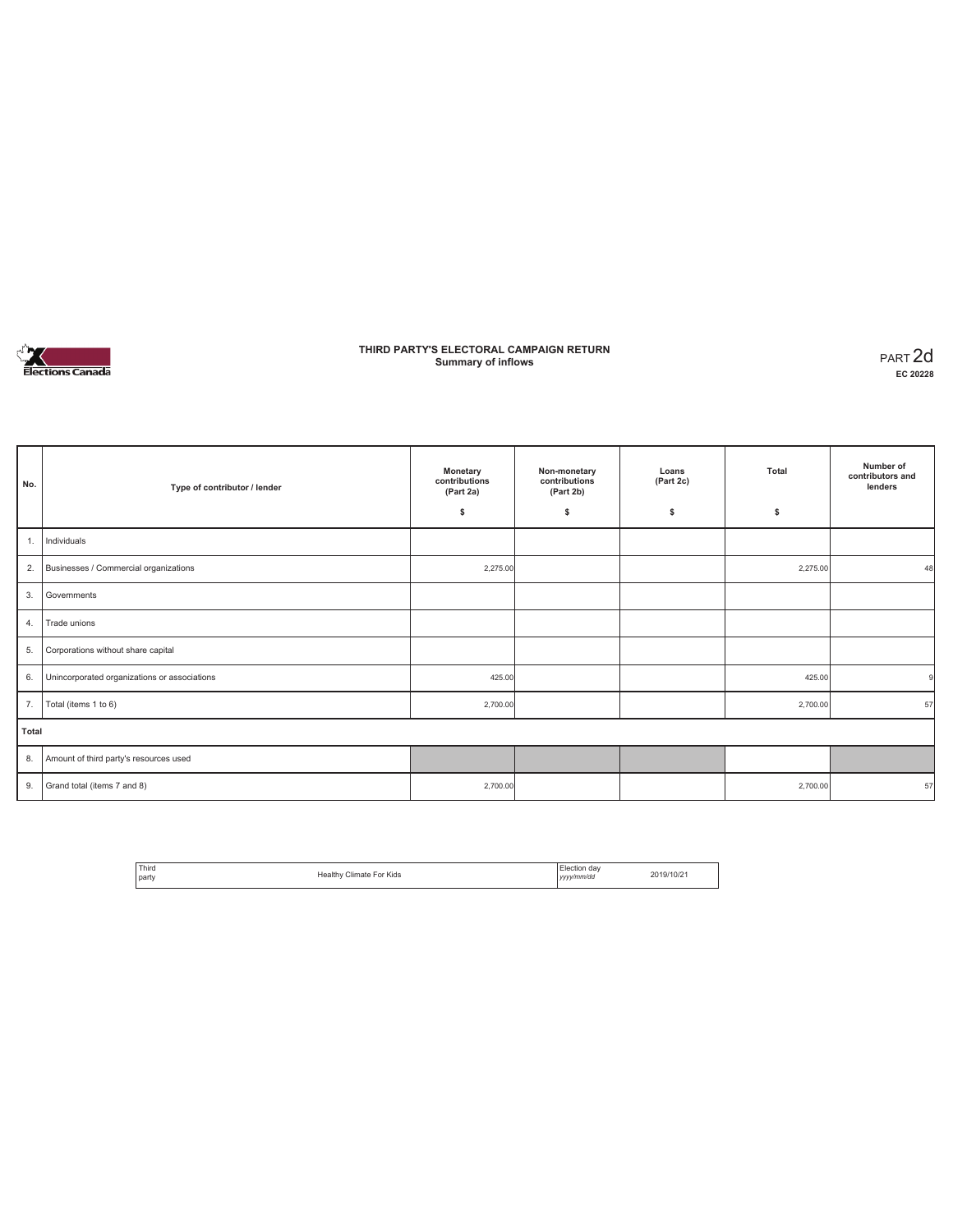

#### **THIRD PARTY'S ELECTORAL CAMPAIGN RETURN Statement of expenses incurred for regulated activities that take place during the pre-election period**  *(Only applicable to a fixed-date general election)*

PART 3a **EC 20228**

For a list of expense types, expense categories and expense subcategories, refer to Annex II in the Instructions.

| No. | Date<br>incurred<br>yyyy/mm/dd | ED Code<br>(if applicable) | Supplier | <b>Expense type</b> | Expense<br>category | Expense<br>subcategory | Starting date<br>of activity,<br>advertisement<br>advertisement<br>dvertisement<br>or survey<br>yyyy/mm/dd | or survey<br>yyyy/mm/dd | Place of activity or<br>advertisement        | <b>Expense amount</b><br>\$ |
|-----|--------------------------------|----------------------------|----------|---------------------|---------------------|------------------------|------------------------------------------------------------------------------------------------------------|-------------------------|----------------------------------------------|-----------------------------|
|     |                                |                            |          |                     |                     |                        |                                                                                                            |                         |                                              |                             |
|     |                                |                            |          |                     |                     |                        |                                                                                                            |                         |                                              |                             |
|     |                                |                            |          |                     |                     |                        |                                                                                                            |                         |                                              |                             |
|     |                                |                            |          |                     |                     |                        |                                                                                                            |                         |                                              |                             |
|     |                                |                            |          |                     |                     |                        |                                                                                                            |                         |                                              |                             |
|     |                                |                            |          |                     |                     |                        |                                                                                                            |                         |                                              |                             |
|     |                                |                            |          |                     |                     |                        |                                                                                                            |                         |                                              |                             |
|     |                                |                            |          |                     |                     |                        |                                                                                                            |                         |                                              |                             |
|     |                                |                            |          |                     |                     |                        |                                                                                                            |                         |                                              |                             |
|     |                                |                            |          |                     |                     |                        |                                                                                                            |                         |                                              |                             |
|     |                                |                            |          |                     |                     |                        |                                                                                                            |                         |                                              |                             |
|     |                                |                            |          |                     |                     |                        |                                                                                                            |                         |                                              |                             |
|     |                                |                            |          |                     |                     |                        |                                                                                                            |                         |                                              |                             |
|     |                                |                            |          |                     |                     |                        |                                                                                                            |                         |                                              |                             |
|     |                                |                            |          |                     |                     |                        |                                                                                                            |                         |                                              |                             |
|     |                                |                            |          |                     |                     |                        |                                                                                                            |                         |                                              |                             |
|     |                                |                            |          |                     |                     |                        |                                                                                                            |                         |                                              |                             |
|     |                                |                            |          |                     |                     |                        |                                                                                                            |                         | Totals carried forward from previous page \$ |                             |
|     |                                |                            |          |                     |                     |                        |                                                                                                            |                         | Total \$                                     |                             |

| ' Third | $-$<br><sup>≂</sup> or Kids l<br>:limate<br>ogith) | dav<br><b>Contract Contract</b>   | 19/10/21 |
|---------|----------------------------------------------------|-----------------------------------|----------|
| ' party |                                                    | /v/mm/da<br><b>1.51 A</b><br>,,,, |          |

Page  $1$  of  $1$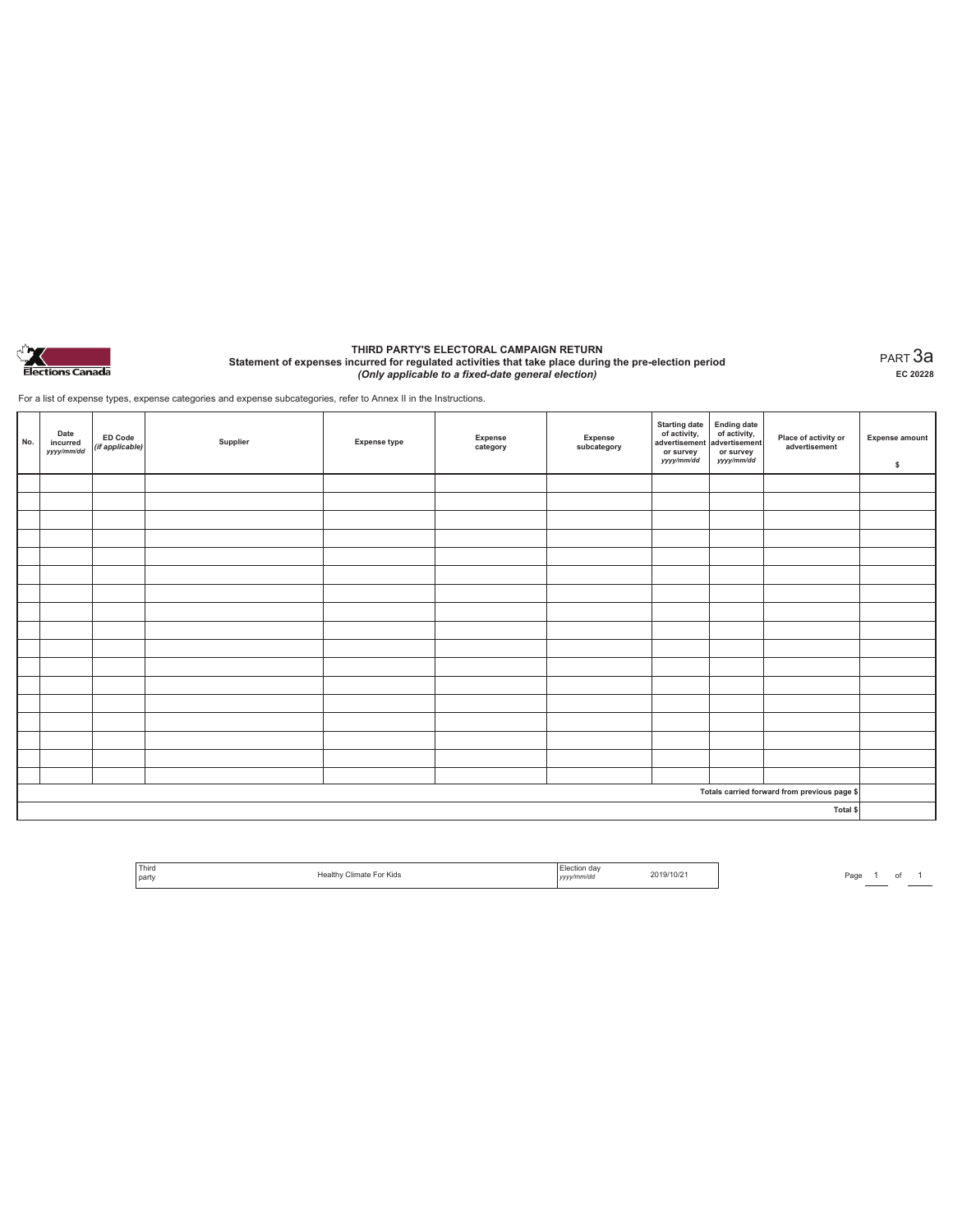

# **THIRD PARTY'S ELECTORAL CAMPAIGN RETURN Statement of expenses incurred for regulated activities that take place during the election period** PART 3b

**EC 20228**

For a list of expense types, expense categories and expense subcategories, refer to Annex II in the Instructions.

| No.                                          | Date<br>incurred<br>yyyy/mm/dd | <b>ED Code</b><br>(if applicable) | Supplier | <b>Expense type</b> | Expense<br>category | Expense<br>subcategory | Starting date<br>of activity,<br>advertisement<br>or survey<br>yyyy/mm/dd | Ending date<br>of activity,<br>advertisement<br>or survey<br>yyyy/mm/dd | Place of activity or<br>advertisement | <b>Expense amount</b><br>\$ |
|----------------------------------------------|--------------------------------|-----------------------------------|----------|---------------------|---------------------|------------------------|---------------------------------------------------------------------------|-------------------------------------------------------------------------|---------------------------------------|-----------------------------|
|                                              |                                |                                   |          |                     |                     |                        |                                                                           |                                                                         |                                       |                             |
|                                              |                                |                                   |          |                     |                     |                        |                                                                           |                                                                         |                                       |                             |
|                                              |                                |                                   |          |                     |                     |                        |                                                                           |                                                                         |                                       |                             |
|                                              |                                |                                   |          |                     |                     |                        |                                                                           |                                                                         |                                       |                             |
|                                              |                                |                                   |          |                     |                     |                        |                                                                           |                                                                         |                                       |                             |
|                                              |                                |                                   |          |                     |                     |                        |                                                                           |                                                                         |                                       |                             |
|                                              |                                |                                   |          |                     |                     |                        |                                                                           |                                                                         |                                       |                             |
|                                              |                                |                                   |          |                     |                     |                        |                                                                           |                                                                         |                                       |                             |
|                                              |                                |                                   |          |                     |                     |                        |                                                                           |                                                                         |                                       |                             |
|                                              |                                |                                   |          |                     |                     |                        |                                                                           |                                                                         |                                       |                             |
|                                              |                                |                                   |          |                     |                     |                        |                                                                           |                                                                         |                                       |                             |
|                                              |                                |                                   |          |                     |                     |                        |                                                                           |                                                                         |                                       |                             |
|                                              |                                |                                   |          |                     |                     |                        |                                                                           |                                                                         |                                       |                             |
|                                              |                                |                                   |          |                     |                     |                        |                                                                           |                                                                         |                                       |                             |
|                                              |                                |                                   |          |                     |                     |                        |                                                                           |                                                                         |                                       |                             |
|                                              |                                |                                   |          |                     |                     |                        |                                                                           |                                                                         |                                       |                             |
|                                              |                                |                                   |          |                     |                     |                        |                                                                           |                                                                         |                                       |                             |
| Totals carried forward from previous page \$ |                                |                                   |          |                     |                     |                        |                                                                           |                                                                         |                                       |                             |
| Total \$                                     |                                |                                   |          |                     |                     |                        |                                                                           |                                                                         |                                       |                             |

| Third<br><sup>1</sup> partv | $\cdots$<br>limate<br>Kids<br>u | v/mm/do<br>,,,,, | $10/2^3$ |
|-----------------------------|---------------------------------|------------------|----------|
|                             |                                 |                  |          |

Page  $1$  of  $1$